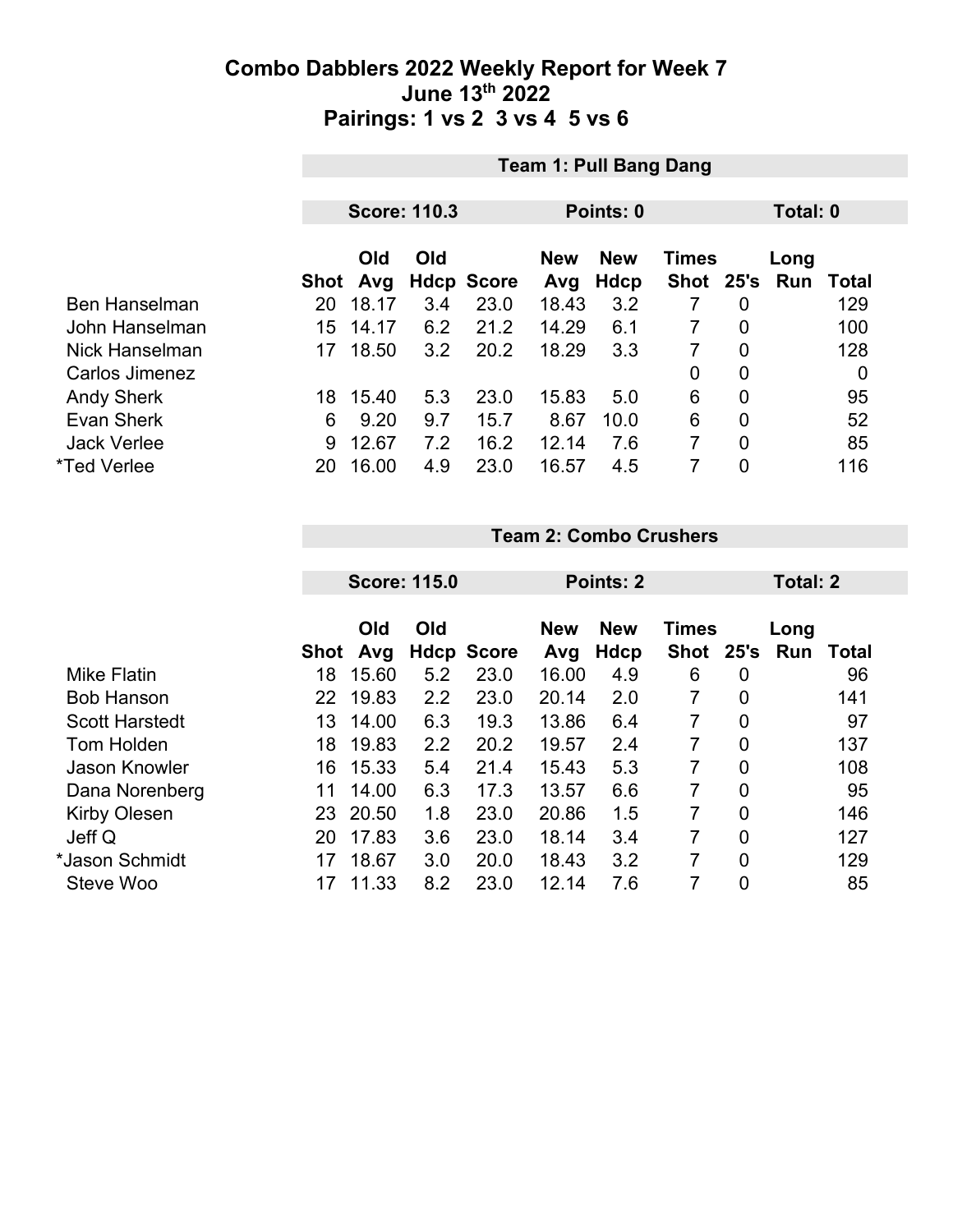|                        |      | <b>Team 3: Rebel Electric</b> |     |                   |                                          |             |           |                |          |       |  |
|------------------------|------|-------------------------------|-----|-------------------|------------------------------------------|-------------|-----------|----------------|----------|-------|--|
|                        |      |                               |     |                   |                                          |             |           |                |          |       |  |
|                        |      | <b>Score: 110.5</b>           |     |                   |                                          | Points: 2   |           |                | Total: 2 |       |  |
|                        |      | Old<br>Old                    |     |                   | <b>New</b><br><b>New</b><br><b>Times</b> |             |           |                | Long     |       |  |
|                        | Shot | Avg                           |     | <b>Hdcp Score</b> | Avg                                      | <b>Hdcp</b> | Shot 25's |                | Run      | Total |  |
| Pete Janoski           | 16   | 19.17                         | 2.7 | 18.7              | 18.71                                    | 3.0         |           | $\overline{0}$ |          | 131   |  |
| Dan Loney              | 17   | 19.83                         | 2.2 | 19.2              | 19.43                                    | 2.5         | 7         | $\overline{0}$ |          | 136   |  |
| John Maki              | 19   | 14.67                         | 5.8 | 23.0              | 15.29                                    | 5.4         | 7         | $\overline{0}$ |          | 107   |  |
| Jay Scott              | 20   | 19.83                         | 2.2 | 22.2              | 19.86                                    | 2.2         | 7         | $\mathbf 0$    |          | 139   |  |
| John Steffens          | 21   | 21.00                         | 1.4 | 22.4              | 21.00                                    | 1.4         | 7         | $\overline{0}$ |          | 147   |  |
| <b>Ryan Steffens</b>   | 16   | 16.17                         | 4.8 | 20.8              | 16.14                                    | 4.8         | 7         | $\overline{0}$ |          | 113   |  |
| <b>Jeff Stifter</b>    | 13.  | 12.33                         | 7.5 | 20.5              | 12.43                                    | 7.4         | 7         | $\overline{0}$ |          | 87    |  |
| *Kirk Stifter          | 14   | 18.50                         | 3.2 | 17.2              | 17.86                                    | 3.6         | 7         | $\overline{0}$ |          | 125   |  |
| <b>Andy Yannerally</b> | 17   | 15.67                         | 5.1 | 22.1              | 15.86                                    | 5.0         | 7         | 0              |          | 111   |  |

|                    |      | <b>Score: 109.7</b> |     |                   |                   | Points: 0          |                             |                |                  | Total: 0 |  |
|--------------------|------|---------------------|-----|-------------------|-------------------|--------------------|-----------------------------|----------------|------------------|----------|--|
|                    | Shot | Old<br>Avg          | Old | <b>Hdcp Score</b> | <b>New</b><br>Avg | <b>New</b><br>Hdcp | <b>Times</b><br><b>Shot</b> |                | Long<br>25's Run | Total    |  |
| <b>Carl Carl</b>   | 18   | 17.33               | 4.0 | 22.0              | 17.43             | 3.9                | 7                           | 0              |                  | 122      |  |
| Craig Craig        | 13   | 15.83               | 5.0 | 18.0              | 15.43             | 5.3                | 7                           | 0              |                  | 108      |  |
| Kenny Huntington   | 17   | 17.50               | 3.9 | 20.9              | 17.43             | 3.9                | 7                           | $\overline{0}$ |                  | 122      |  |
| Kyle Kyle          | 15   | 13.50               | 6.7 | 21.7              | 13.71             | 6.5                | 7                           | 0              |                  | 96       |  |
| Tim Lanigan        | 18   | 20.33               | 1.9 | 19.9              | 20.00             | 2.1                | 7                           | 1              |                  | 140      |  |
| *Mike Lanigun      | 21   | 20.00               | 2.1 | 23.0              | 20.14             | 2.0                | 7                           | $\overline{0}$ |                  | 141      |  |
| <b>Matt Matt</b>   | 18   | 19.00               | 2.8 | 20.8              | 18.86             | 2.9                | 7                           | $\mathbf 0$    |                  | 132      |  |
| <b>Mike Mike</b>   | 17   | 15.50               | 5.3 | 22.3              | 15.71             | 5.1                | 7                           | $\overline{0}$ |                  | 110      |  |
| <b>Tommy Neary</b> |      | 16.50               | 4.6 |                   | 16.50             | 4.6                | 6                           | $\overline{0}$ |                  | 99       |  |
| <b>Scott Scott</b> | 17   | 19.33               | 2.6 | 19.6              | 19.00             | 2.8                | 7                           | $\overline{0}$ |                  | 133      |  |

**Team 4: Lani Guns**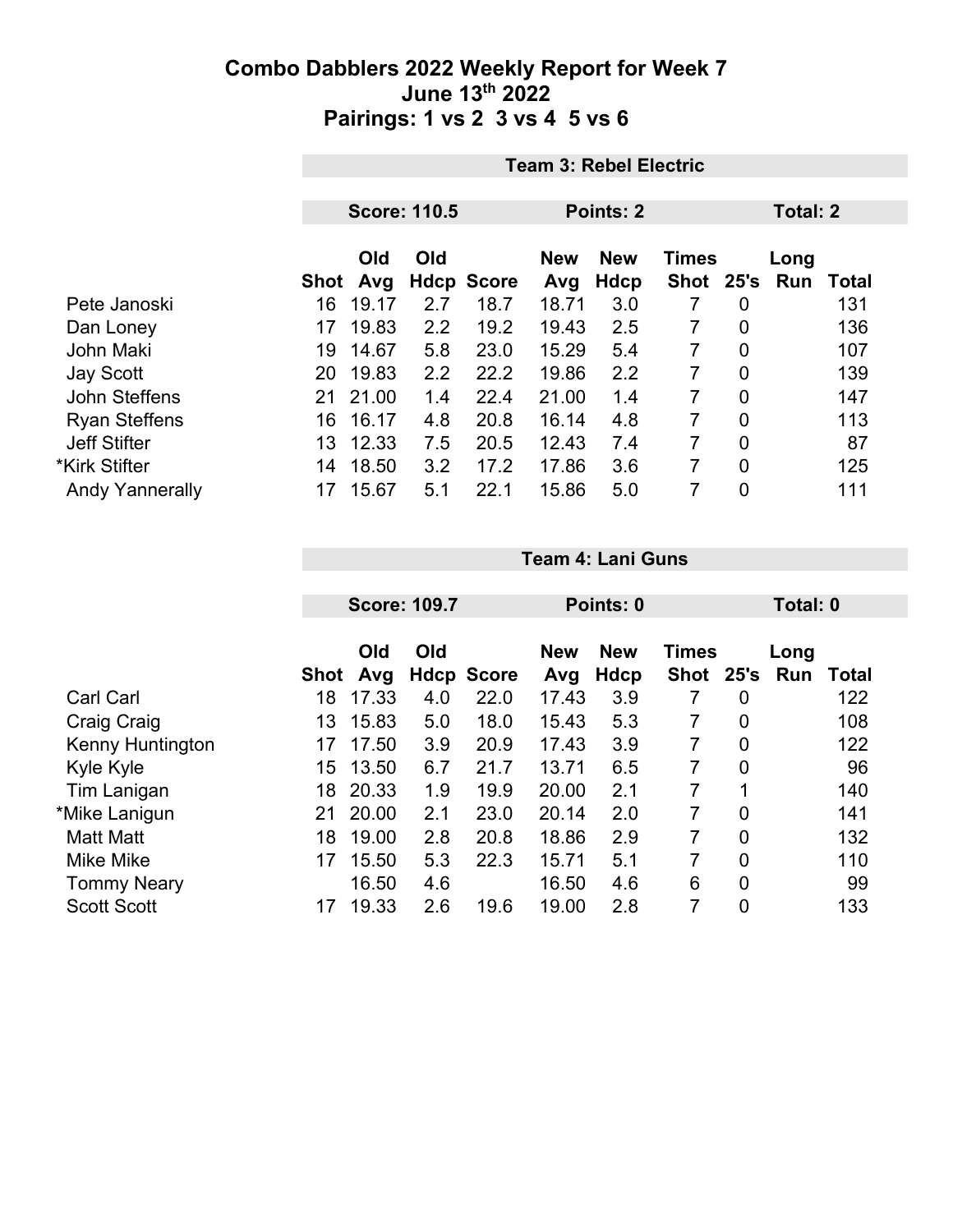|                      |      | <b>Team 5: Armed and Fabulous</b> |                     |                   |                   |                    |                           |                |             |                 |  |  |
|----------------------|------|-----------------------------------|---------------------|-------------------|-------------------|--------------------|---------------------------|----------------|-------------|-----------------|--|--|
|                      |      |                                   |                     |                   |                   |                    |                           |                |             |                 |  |  |
|                      |      |                                   | <b>Score: 115.0</b> |                   |                   | Points: 2          |                           |                |             | <b>Total: 2</b> |  |  |
|                      | Shot | Old<br>Avg                        | Old                 | <b>Hdcp Score</b> | <b>New</b><br>Avg | <b>New</b><br>Hdcp | <b>Times</b><br>Shot 25's |                | Long<br>Run | <b>Total</b>    |  |  |
| Aj Aj                | 22   | 19.33                             | 2.6                 | 23.0              | 19.71             | 2.3                | 7                         | 0              |             | 138             |  |  |
| Dan D                | 17   | 15.17                             | 5.5                 | 22.5              | 15.43             | 5.3                | 7                         | $\overline{0}$ |             | 108             |  |  |
| Ryan F               | 21   | 16.00                             | 4.9                 | 23.0              | 16.71             | 4.4                | 7                         | 0              |             | 117             |  |  |
| Randy G              | 4    | 10.33                             | 8.9                 | 12.9              | 9.43              | 9.5                | 7                         | $\overline{0}$ |             | 66              |  |  |
| *Cord H              | 19   | 16.50                             | 4.6                 | 23.0              | 16.86             | 4.3                | 7                         | $\overline{0}$ |             | 118             |  |  |
| Don H                | 17   | 19.17                             | 2.7                 | 19.7              | 18.86             | 2.9                | 7                         | 0              |             | 132             |  |  |
| Dylan M              | 22   | 16.83                             | 4.3                 | 23.0              | 17.57             | 3.8                | 7                         | $\overline{0}$ |             | 123             |  |  |
| <b>Stacy Stacy</b>   | 5    | 8.75                              | 10.0                | 15.0              | 8.00              | 10.5               | 5                         | $\overline{0}$ |             | 40              |  |  |
| James W              | 11   | 14.83                             | 5.7                 | 16.7              | 14.29             | 6.1                | 7                         | 0              |             | 100             |  |  |
| <b>Cilhan Yilmaz</b> | 15   | 8.50                              | 10.2                | 23.0              | 9.43              | 9.5                | 7                         | $\mathbf 0$    |             | 66              |  |  |

|                    |      |            | <b>Score: 104.3</b> |                   | Points: 0  |            |              |                | Total: 0 |       |
|--------------------|------|------------|---------------------|-------------------|------------|------------|--------------|----------------|----------|-------|
|                    |      | Old<br>Old |                     |                   | <b>New</b> | <b>New</b> | <b>Times</b> |                | Long     |       |
|                    | Shot | Avg        |                     | <b>Hdcp Score</b> | Avg        | Hdcp       | Shot 25's    |                | Run      | Total |
| Craig Benson       | 15   | 17.17      | 4.1                 | 19.1              | 16.86      | 4.3        |              | 0              |          | 118   |
| David David        |      | 11.80      | 7.8                 |                   | 11.80      | 7.8        | 5            | 0              |          | 59    |
| <b>Rod Duvniak</b> | 15.  | 17.83      | 3.6                 | 18.6              | 17.43      | 3.9        | 7            | 0              |          | 122   |
| Cory Frasl         | 19   | 14.67      | 5.8                 | 23.0              | 15.29      | 5.4        | 7            | $\overline{0}$ |          | 107   |
| <b>Gary Gary</b>   | 20   | 12.83      | 7.1                 | 23.0              | 13.86      | 6.4        | 7            | 0              |          | 97    |
| <b>Bob McLean</b>  | 18   | 19.33      | 2.6                 | 20.6              | 19.14      | 2.7        | 7            | $\overline{0}$ |          | 134   |
| Mike Mike          |      | 11.40      | 8.1                 |                   | 11.40      | 8.1        | 5            | $\overline{0}$ |          | 57    |
| Ross Phenning      | 5    | 9.33       | 9.6                 | 14.6              | 8.71       | 10.0       |              | $\overline{0}$ |          | 61    |

**Team 6: Loaded Spuds**

Super Shooters: None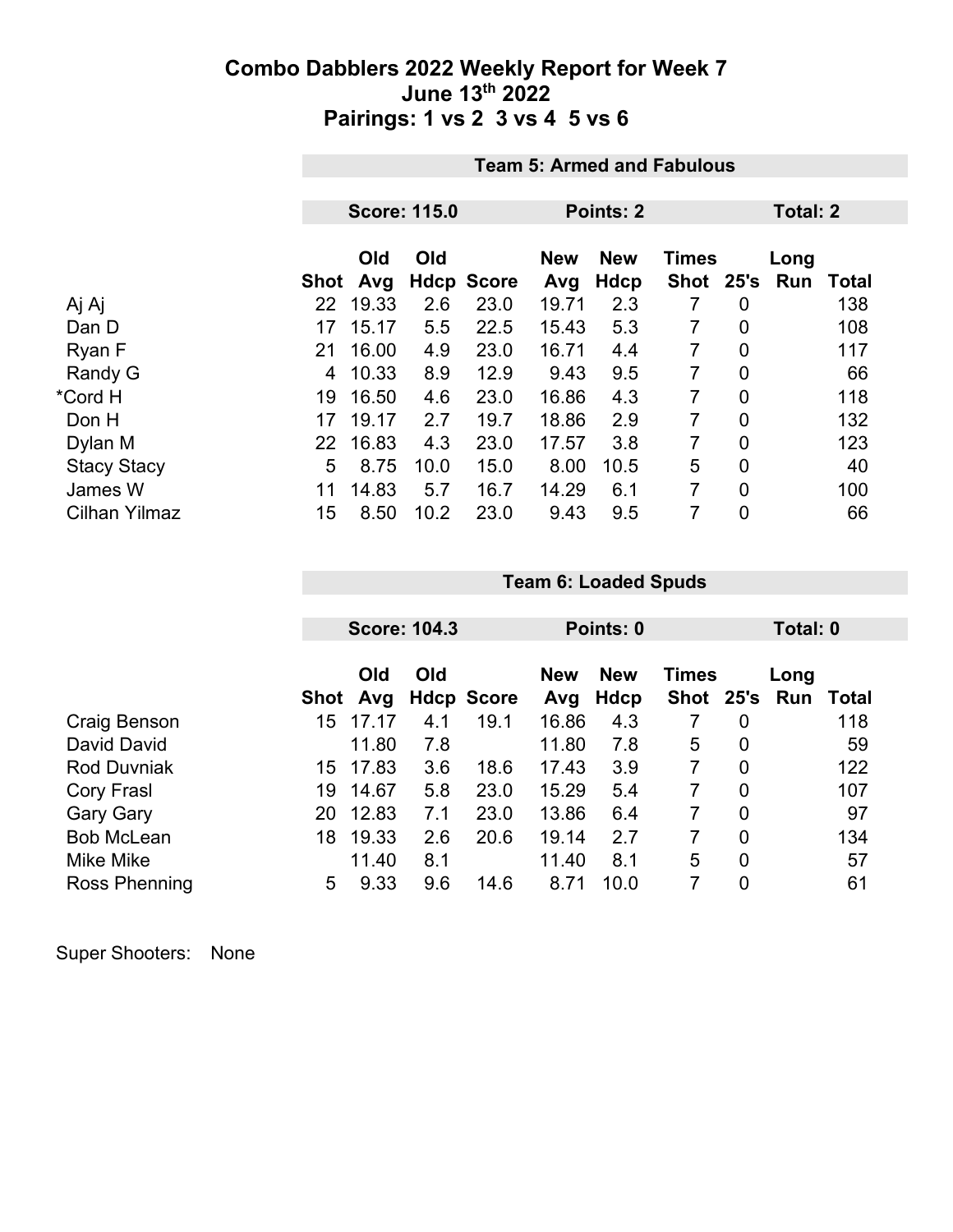# **Combo Dabblers 2022 Team Standings through week 7**

| Team 5 | <b>Armed and Fabulous</b> | 2.0 |
|--------|---------------------------|-----|
| Team 3 | <b>Rebel Electric</b>     | 2.0 |
| Team 2 | <b>Combo Crushers</b>     | 2.0 |
| Team 6 | <b>Loaded Spuds</b>       | 0.0 |
| Team 4 | <b>Lani Guns</b>          | 0.0 |
| Team 1 | <b>Pull Bang Dang</b>     | 0.0 |
|        |                           |     |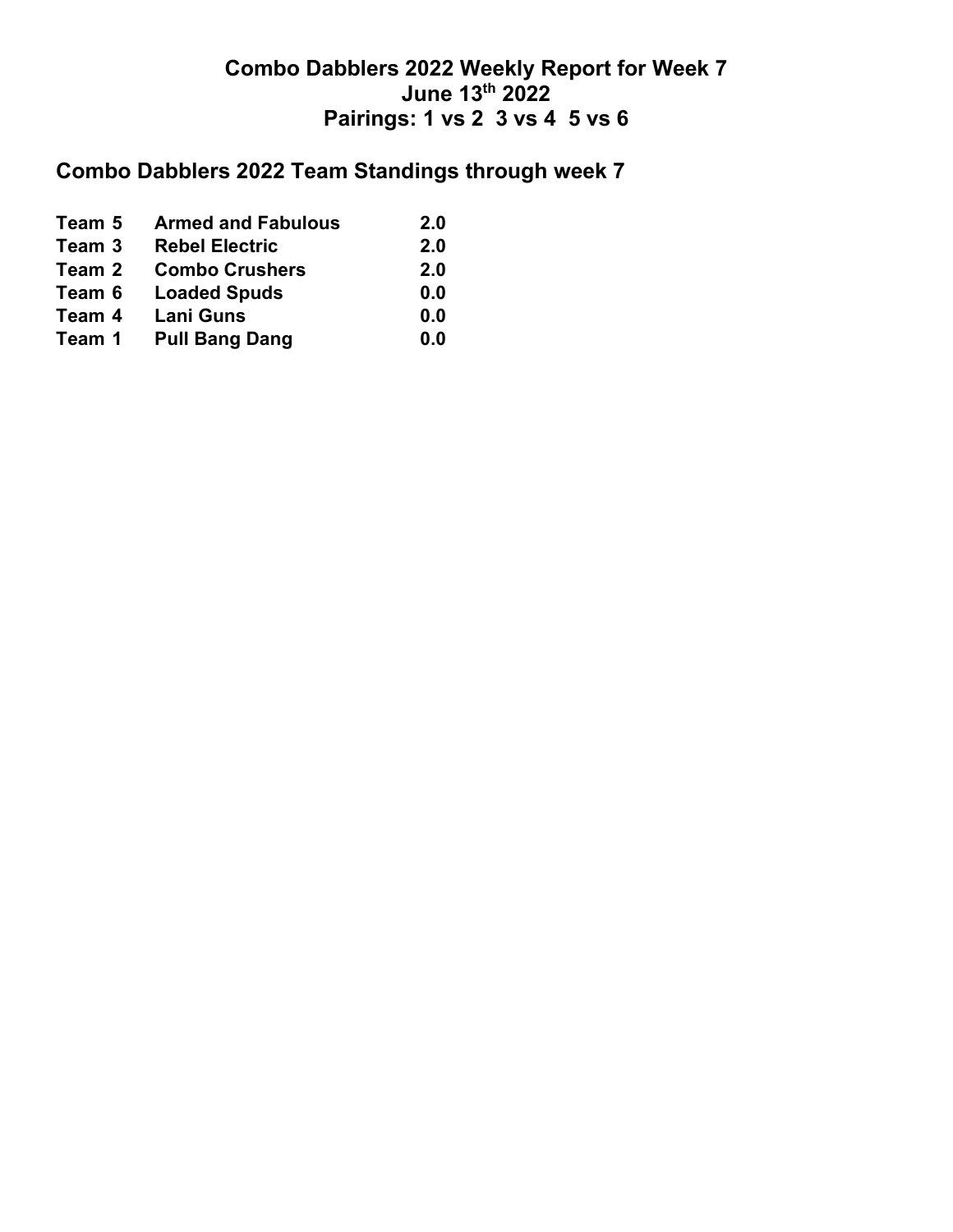## **Combo Dabblers 2022 Total Target Leaders Through Week 7**

| Shooter                 | Total | Avg   |                | <b>Rounds Straights Team</b> |                           |
|-------------------------|-------|-------|----------------|------------------------------|---------------------------|
| John Steffens           | 147   | 21.00 | $\overline{7}$ | 0                            | <b>Rebel Electric</b>     |
| <b>Kirby Olesen</b>     | 146   | 20.86 | $\overline{7}$ | 0                            | <b>Combo Crushers</b>     |
| Mike Lanigun            | 141   | 20.14 | $\overline{7}$ | 0                            | Lani Guns                 |
| <b>Bob Hanson</b>       | 141   | 20.14 | $\overline{7}$ | 0                            | <b>Combo Crushers</b>     |
| Tim Lanigan             | 140   | 20.00 | $\overline{7}$ | 1                            | Lani Guns                 |
| <b>Jay Scott</b>        | 139   | 19.86 | $\overline{7}$ | 0                            | <b>Rebel Electric</b>     |
| Aj Aj                   | 138   | 19.71 | $\overline{7}$ | 0                            | <b>Armed and Fabulous</b> |
| Tom Holden              | 137   | 19.57 | $\overline{7}$ | 0                            | <b>Combo Crushers</b>     |
| Dan Loney               | 136   | 19.43 | $\overline{7}$ | 0                            | <b>Rebel Electric</b>     |
| <b>Bob McLean</b>       | 134   | 19.14 | $\overline{7}$ | 0                            | <b>Loaded Spuds</b>       |
| <b>Scott Scott</b>      | 133   | 19.00 | $\overline{7}$ | 0                            | Lani Guns                 |
| Don H                   | 132   | 18.86 | $\overline{7}$ | $\mathbf 0$                  | <b>Armed and Fabulous</b> |
| <b>Matt Matt</b>        | 132   | 18.86 | $\overline{7}$ | 0                            | Lani Guns                 |
| Pete Janoski            | 131   | 18.71 | $\overline{7}$ | 0                            | <b>Rebel Electric</b>     |
| <b>Jason Schmidt</b>    | 129   | 18.43 | $\overline{7}$ | 0                            | <b>Combo Crushers</b>     |
| <b>Ben Hanselman</b>    | 129   | 18.43 | $\overline{7}$ | $\mathbf 0$                  | <b>Pull Bang Dang</b>     |
| <b>Nick Hanselman</b>   | 128   | 18.29 | $\overline{7}$ | 0                            | <b>Pull Bang Dang</b>     |
| Jeff Q                  | 127   | 18.14 | $\overline{7}$ | $\mathbf 0$                  | <b>Combo Crushers</b>     |
| <b>Kirk Stifter</b>     | 125   | 17.86 | $\overline{7}$ | 0                            | <b>Rebel Electric</b>     |
| Dylan M                 | 123   | 17.57 | $\overline{7}$ | $\mathbf 0$                  | <b>Armed and Fabulous</b> |
| <b>Carl Carl</b>        | 122   | 17.43 | $\overline{7}$ | 0                            | Lani Guns                 |
| <b>Rod Duvniak</b>      | 122   | 17.43 | $\overline{7}$ | 0                            | <b>Loaded Spuds</b>       |
| <b>Kenny Huntington</b> | 122   | 17.43 | $\overline{7}$ | 0                            | Lani Guns                 |
| Craig Benson            | 118   | 16.86 | $\overline{7}$ | $\mathbf 0$                  | <b>Loaded Spuds</b>       |
| Cord H                  | 118   | 16.86 | $\overline{7}$ | 0                            | <b>Armed and Fabulous</b> |
| Ryan F                  | 117   | 16.71 | $\overline{7}$ | 0                            | <b>Armed and Fabulous</b> |
| <b>Ted Verlee</b>       | 116   | 16.57 | $\overline{7}$ | 0                            | Pull Bang Dang            |
| <b>Ryan Steffens</b>    | 113   | 16.14 | $\overline{7}$ | $\mathbf 0$                  | <b>Rebel Electric</b>     |
| <b>Andy Yannerally</b>  | 111   | 15.86 | $\overline{7}$ | $\mathbf 0$                  | <b>Rebel Electric</b>     |
| Mike Mike               | 110   | 15.71 | $\overline{7}$ | 0                            | Lani Guns                 |
| <b>Jason Knowler</b>    | 108   | 15.43 | $\overline{7}$ | 0                            | <b>Combo Crushers</b>     |
| Dan D                   | 108   | 15.43 | $\overline{7}$ | 0                            | <b>Armed and Fabulous</b> |
| Craig Craig             | 108   | 15.43 | 7              | 0                            | Lani Guns                 |
| <b>Cory Frasl</b>       | 107   | 15.29 | $\overline{7}$ | 0                            | <b>Loaded Spuds</b>       |
| <b>John Maki</b>        | 107   | 15.29 | $\overline{7}$ | 0                            | <b>Rebel Electric</b>     |
| James W                 | 100   | 14.29 | $\overline{7}$ | 0                            | <b>Armed and Fabulous</b> |
| John Hanselman          | 100   | 14.29 | $\overline{7}$ | 0                            | <b>Pull Bang Dang</b>     |
| <b>Tommy Neary</b>      | 99    | 16.50 | 6              | 0                            | Lani Guns                 |